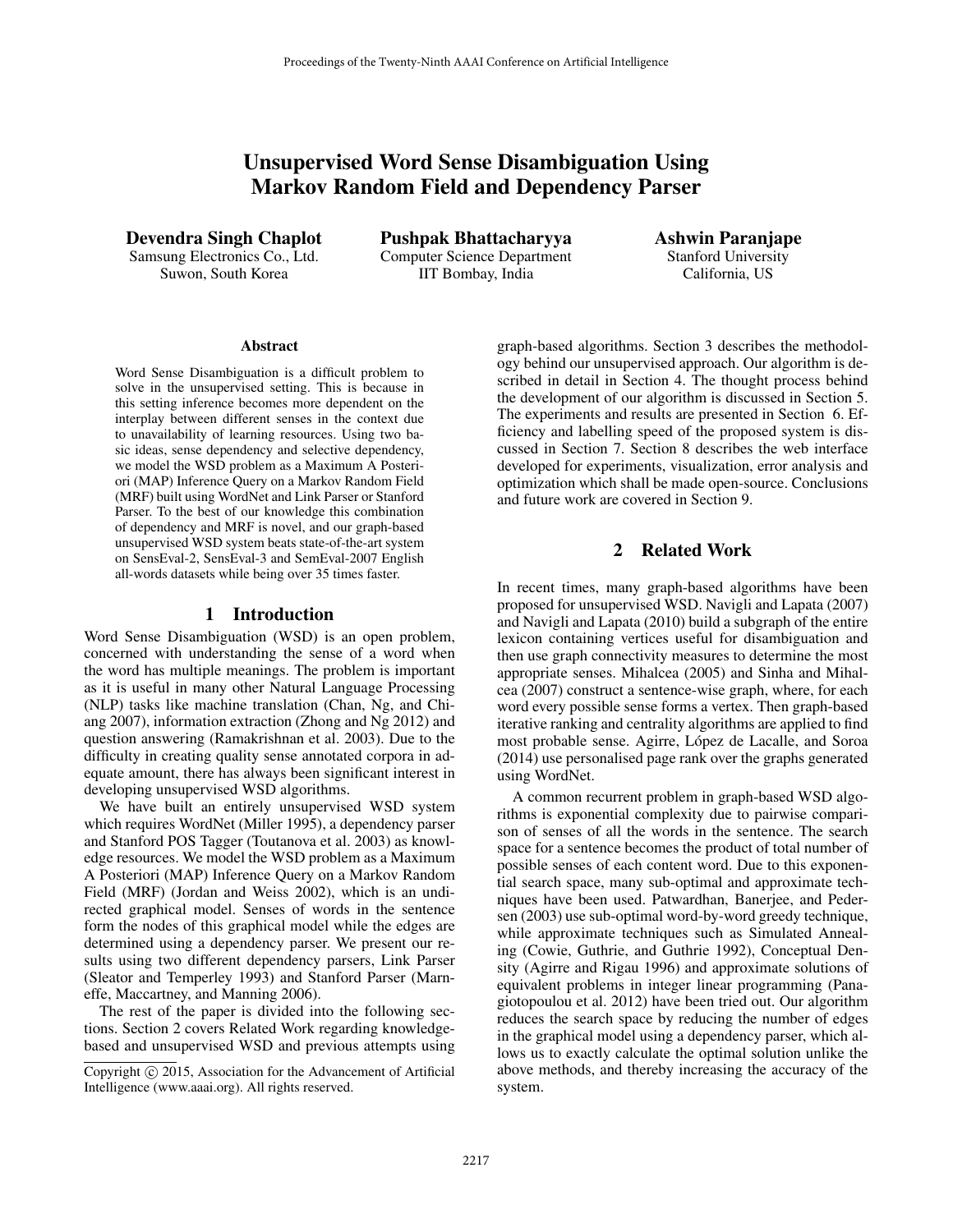# 3 Basic Methodology

The proposed algorithm is based on two basic ideas.

- Sense dependency: Sense of a word depends on sense of other words in the sentence, not the words themselves.
- Selective dependency: Sense of a word depends on sense of only few other words in the sentence, not all.

#### Sense dependency

We argue that sense of a word should depend on sense of other words in the sentence, not the words themselves because it can be misguided by other words in the sentence. For example, consider the sentence,

"Getting rid of crickets is no game."

Here, sense of word 'game' is

game (frivolous or trifling behaviour) *"for actors, memorizing lines is no game"; "for him, life is all fun and games"*

If we use words in the sentence to determine the sense of a word, the word 'game' will misguide or drift the sense of the word 'cricket' towards

cricket (a game played with a ball and bat by two teams of 11 players; teams take turns trying to score runs)

while its correct sense would be

cricket (leaping insect; male, makes chirping noises by rubbing the forewings together).

If we use sense of other words to determine the sense of a word, this sense drift shouldn't occur.

Since we do not know the sense of any word in the sentence, we need to maximize the joint probability of senses of all the words in the sentence or in other words, probability of sense of the sentence rather than probability of senses of individual words.

### Selective dependency

The sense of a word depends on (senses of) other words in its 'context'. The 'context' of a word is defined to be

context, linguistic context, context of use (discourse that surrounds a language unit and helps to determine its interpretation)

It is very difficult to determine the context of any given word. Traditionally, in word sense disambiguation techniques, the sentence in which the word occurs is considered to be its context. However, sentences are usually long, have many clauses and may contain words which can cause sense drift. For example, consider the sentence,

"They were troubled by insects while playing cricket." Here, the sense of word 'insect' is

insect (small air-breathing arthropod)

This will misguide or drift the sense of word 'cricket' towards the sense of 'leaping insect', while its correct sense would be 'game played with bat and ball'.

Therefore, sense of a word depends on sense of only few other words in the sentence, not all. We argue that the context of a word depends on the syntactic structure of the sentence. We use a dependency parser to determine context of all words in the given sentence.

# 4 Proposed Algorithm

Using both the ideas from the previous section, we conclude that the sense of a word depends on senses of few other words in the sentence. Our goal is to maximize the joint probability of senses of all the words in the sentence, given sense dependencies of each word. These sense dependencies are determined using a dependency parser, while the required joint probability is maximized using Maximum A Posteriori (MAP) Inference Query on the Markov Random Field (MRF) constructed using the dependency parser and WordNet. Figure 1 shows a block diagram describing the proposed algorithm. It can be broadly divided into two parts:-

- 1. Construction of Markov Random Field (MRF)
- 2. Maximizing the joint probability using MAP Inference Query

## Construction of Markov Random Field (MRF)

Construction of Markov Random Field requires us to build the nodes and edges of the undirected graphical model and then determine their node and edge potentials.

#### • Determining Nodes and Node Potentials

- The input sentence is passed into the Stanford POS Tagger to get the POS-tags of each word in the sentence.
- For each content word (nouns, verbs, adjectives and adverbs) in the sentence, a node is created in the Markov Random Field, denoting the sense of that word. All possible senses of the corresponding word are the different values which the node can take.
- Node Potentials denote the probability distribution of sense of the corresponding word. They are determined using the frequency of each sense of each of the above words in the Princeton WordNet.

### • Determining Edges and Edge Potentials

- The input sentence is passed into the Link Parser or Stanford Parser to determine the sense dependencies.
- The dependencies obtained between the content words form the edges of the Markov Random Field.
- Edge Potentials denote the probability of co-occurrence of particular senses of two dependent words. They can be determined using a variety of relatedness measures given in WordNet::Similarity (Pedersen, Patwardhan, and Michelizzi 2004) which include HirstStOnge (Hirst and St-Onge 1998), LeacockChodorow (Leacock and Chodorow 1998), Lesk (Banerjee and Pedersen 2002), WuPalmer (Wu and Palmer 1994), Resnik (Resnik 1995), Lin (Lin 1998), Jiang-Conrath (Jiang and Conrath 1997) and Path. All these relatedness measures use the Princeton Wordnet as the knowledge resource. They are appropriate for edge potentials as the relatedness between two synsets indicates their chances of co-occurrence.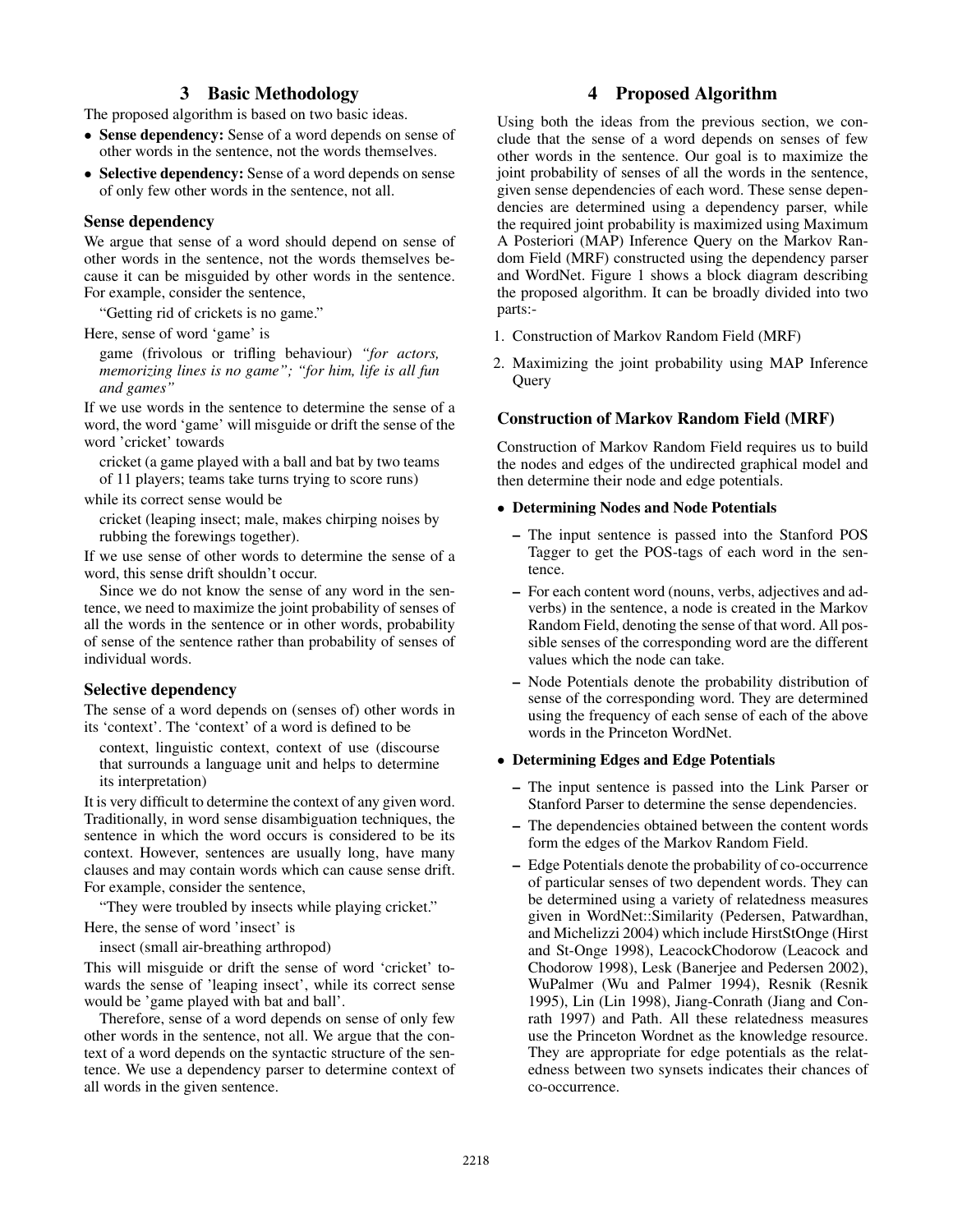

Figure 1: Block diagram of proposed algorithm

## Maximizing the joint probability using MAP Inference Query

The nouns, verbs, adjectives and adverbs in the input sentence are the set of words to be disambiguated. Let these words be  $W = \{w_1, w_2, ... w_n\}$  and their senses be  $X =$  ${x_1, x_2, ... x_n}$ , respectively. Sense of each word  $x_i$  can take  $k_i$  possible values from the set  $Y_i = \{y_i^1, y_i^2 \dots y_i^{k_i}\},\$  which are all the senses of the word  $w_i$  given its POS tag (determined using Stanford POS Tagger). Here, the Princeton WordNet is used as the sense inventory for each word. For example, consider the sentence,

"Cricket is a type of insect."

The words to be disambiguated are 'cricket', 'is', 'type' and 'insect'. So,  $w_1 =$  Cricket,  $w_2 =$  is,  $w_3 =$  type,  $w_4 =$ insect.  $x_1$  is the sense of the word cricket, it can take two possible values  $Y_1 = \{y_1^1, y_1^2\}$ , given that it is a noun.

 $y_1^1$  = "leaping insect; male makes chirping noises by rubbing the forewings together"

 $y_1^2$  = "a game played with a ball and bat by two teams of 11 players; teams take turns trying to score runs"

We define  $\Psi(x_i)$  as the node potential which represents the probability distribution of word  $x_i$  over its senses. This is calculated from the frequency of occurrence of each sense obtained from WordNet.

$$
\Psi(x_i = y_i^a) \propto frequency(y_i^a) + 1 \,\forall a
$$

Now, using Link Parser or Stanford Parser, we get the set of edges E between elements in X. We define  $\Psi(x_i, x_j)$  as the joint probability distribution between senses of words  $x_i$ and  $x_i$  over the states they can be assigned. Let M be the relatedness measure used to find relatedness between two senses.

$$
\Psi(x_i = y_i^a, x_j = y_j^b) \propto M(y_i^a, y_j^b) \,\forall a, b
$$

These node and edge potentials are normalized to set the total probability to 1. Now, the joint probability distribution of senses of all words in  $X$  over each of its senses  $Y$  in a sentence is given by

$$
\Psi(X) = \Psi(x_1, x_2...x_n)
$$

$$
= \prod_{x_i \in X} \Psi(x_i) \prod_{(x_i, x_j) \in E} \Psi(x_i, x_j)
$$

The problem thus gets transformed into

=

$$
\argmax_{Y} \Psi(X = Y)
$$

This is the MAP Inference query, which can be exactly solved in time exponential in tree width of the MRF. Note that the graph built using our method can only be as big as the number of words to be disambiguated in the sentence, but some other methods discussed in Section 2 build a much larger graph such as a sub-graph of the WordNet itself spanning all the words in the sentence. Furthermore, in practice, the tree width of graph built using our method is much smaller than even number of words to be disambiguated in a sentence as dependency parser keeps only useful edges (i.e. the edges which help in disambiguation) in order to avoid sense drift. On an average, Link Parser reduces the number of edges by about 91% on SensEval-2 and SensEval-3 allwords datasets. Note that we have reduced the complexity of the maximization problem by using dependency parser to remove unwanted edges, and this maximization is exact and optimal unlike other approximate or sub-optimal methods discussed in Section 2. The effect of this edge reduction on the labelling speed of our system is quantified in Section 7.

# 5 Reasoning behind proposed algorithm

This section describes the thought process behind devising the proposed algorithm.

### Why graphical models?

Since we need to maximize the joint probability of occurrence of senses of all the words in the sentence, construction of graphical model is appropriate.

### Why undirected?

Directed graphical models are suited for applications where there is a unilateral cause-effect relationship and the causes might be independent of one another, which is not the case with WSD as senses of dependent words affect each other. Therefore, we use Undirected Graphical Models (which are generally referred to as Markov Random Fields when subjected to a few assumptions). Sense of each word is represented as a node in the graph and edges are introduced to represent dependencies given by dependency parser. Expressing the WSD problem in such a manner allows us to leverage the existing algorithms which solve for exact inference in time exponential to the treewidth. Treewidth is defined as the size of the largest clique in a chordal completion of a graph. A chordal graph (or triangulated graph) is one which has no cycles of length greater than 4.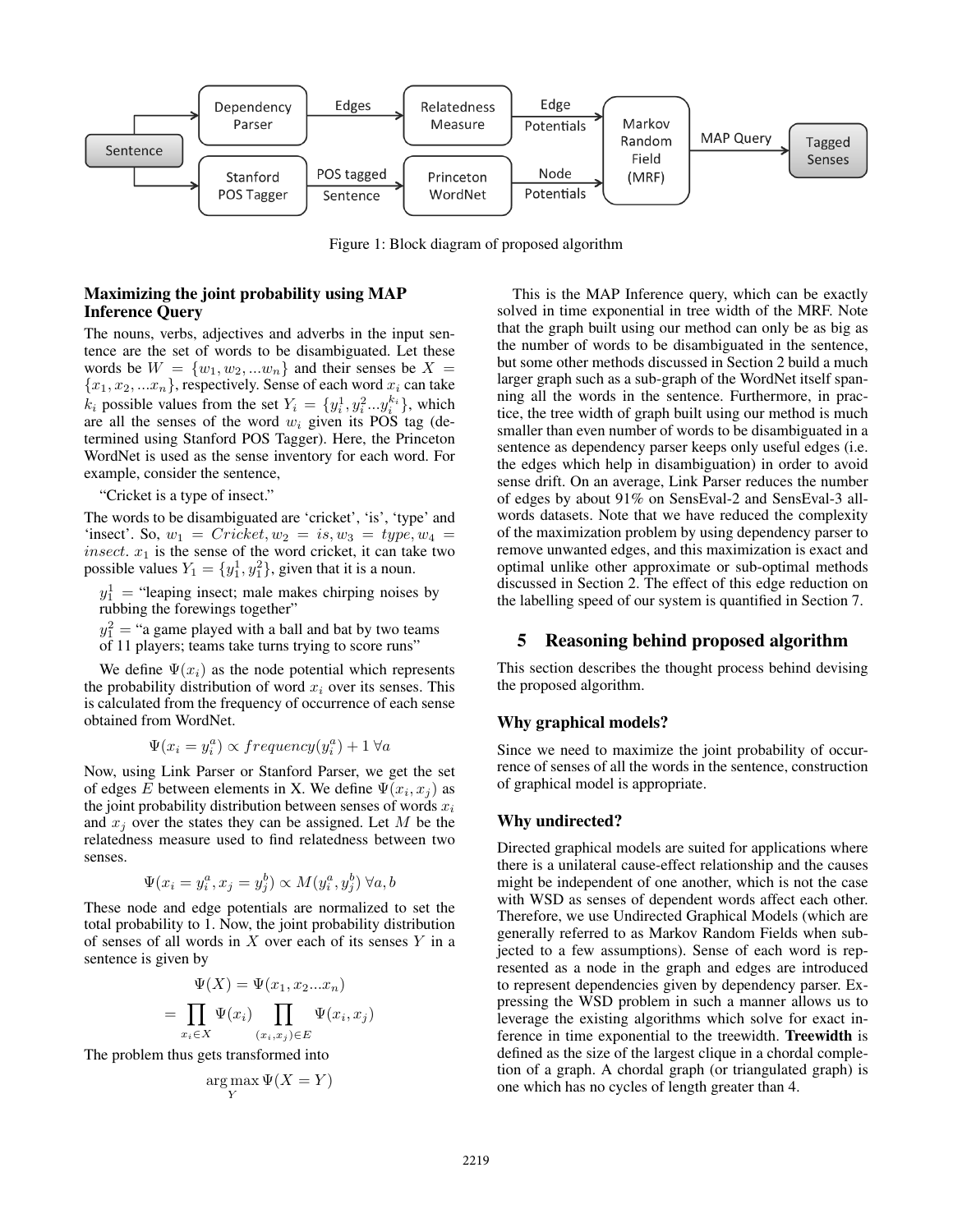## Why dependency parser?

Sense of word depends only on sense of few words in the sentence, and not all. We need to determine the words whose senses are dependent on each other. We argue that majority of these sense dependencies are captured in the syntactic structure of the sentence. Dependency parsers identify the dependencies between different words in the sentence using this syntactic structure. We have used two dependency parsers for our experiments:-

- Link Parser is a syntactic parser based on link grammar, an original theory of English syntax. It assigns a syntactic structure to the sentence which contains a set of labelled links or dependencies connecting pairs of words.
- Stanford Parser is also a syntactic parser which provides a list of typed dependencies between words in the given sentence. These dependencies provide a representation of grammatical relations between words in a sentence.

To understand the importance of dependency parser in identifying sense dependencies, consider the sentence,

"Bank is a financial institution."

Here, the word 'bank' is connected to the word 'institution' by the Link Parser. Hence, the word 'bank' is assigned the following sense

bank (a financial institution that accepts deposits and channels the money into lending activities)

Now, consider the sentence,

"There is a financial institution near the river bank."

Here, the word 'bank' is not connected to words 'institution' or 'financial' by the Link Parser. Hence, the word 'bank' is assigned the following sense

bank (sloping land (especially the slope beside a body of water))

If we do not use Link Parser in the above sentence, i.e. connect senses of all the words to each other, then the sense of word 'bank' drifts to the sense of "a financial institution". Therefore, we use the dependencies between words, obtained using the dependency parser, as the edges in our undirected graphical model in order to avoid sense drift.

### 6 Experiments and Results

We have tested our system on the SensEval-2 (Palmer et al. 2001), SensEval-3 (Snyder and Palmer 2004) and SemEval-2007 (Pradhan et al. 2007) English all-words WSD datasets. For each sentence in the dataset, we run the proposed algorithm as described in Section 4. We have used the Matlab UGM (Schmidt 2007) package for running the MAP Inference Query as it provides an optimal implementation using junction trees and message passing algorithm. We have used Path relatedness measure for our experiments. Experiments on subset of datasets showed that the difference due to choice of relatedness measure is not significant. Our system always marks a sense to a word to be disambiguated. Therefore, Precision and Recall are essentially equal. In Table 1 we compare our overall F1 scores with different Systems as

mentioned in Section 2. In Table 2 we report the F1 scores on different parts of speech. Similar results using both Link Parser and Stanford Parser, as shown in Table 1, indicate that our system is not sensitive to the choice of dependency parser.

| System            | S <sub>2</sub> AW | S <sub>3</sub> AW | S07AW |
|-------------------|-------------------|-------------------|-------|
| Mih <sub>05</sub> | 54.2              | 52.2              |       |
| Sinha07           | 57.6              | 53.6              |       |
| Tsatsa10          | 58.8              | 57.4              |       |
| $\text{Nav}10$    |                   | 52.9              | 43.1  |
| Agirre14          | 59.7              | 57.9              | 41.7  |
| <b>MRF-LP</b>     | 60.5              | 58.6              | 50.6  |
| <b>MRF-SP</b>     | 60.0              | 58.7              | 49.0  |
|                   |                   |                   |       |

Table 1: Comparison of F1 scores with state-of-the-art unsupervised WSD systems on English all-words datasets of SensEval-2 (S2AW), SensEval-3 (S3AW) and SemEval-2007 (S07AW). MRF-LP and MRF-SP correspond to the proposed system using Link Parser and Stanford Parser, respectively. Best result in each column in bold.

|                   |      | SensEval-2 all-words dataset   |      |      |      |
|-------------------|------|--------------------------------|------|------|------|
|                   | A11  | N                              | V    | Adj. | Adv. |
| Mih05             | 54.2 | 57.5                           | 36.5 | 56.7 | 70.9 |
| Sinha07           | 56.4 | 65.6                           | 32.3 | 61.4 | 60.2 |
| Agirre14          | 59.7 | 70.3                           | 40.3 | 59.8 | 72.9 |
| <b>MRF-LP</b>     | 60.5 | 66.9                           | 42.7 | 63.2 | 82.9 |
|                   |      | SensEval-3 all-words dataset   |      |      |      |
|                   | A11  | N                              | V    | Adj. | Adv. |
| Mih <sub>05</sub> | 54.2 | 57.5                           | 36.5 | 56.7 | 100  |
| Sinha07           | 52.4 | 60.5                           | 40.6 | 54.1 |      |
| Nav <sub>07</sub> |      | 61.9                           | 36.1 | 62.8 |      |
| Agirre14          | 57.9 | 65.3                           | 47.2 | 63.6 | 96.3 |
| <b>MRF-LP</b>     | 58.6 | 65.8                           | 50.1 | 59.9 | 87   |
|                   |      | SemEval-2007 all-words dataset |      |      |      |
|                   | A11  | N                              | V    | Adj. | Adv. |
| Agirre14          | 41.7 | 56.0                           | 35.3 |      |      |
| <b>MRF-LP</b>     | 50.6 | 63.8                           | 43.4 |      |      |

Table 2: Results on different POS tags of English datasets (F1). Best result in each column in bold.

We would like to highlight some difficulties faced while calculating the exact accuracies on the datasets used for comparison. Firstly, we have used WordNet 3.0 for our experiments as it was the latest when we began our experiments, but the original SensEval-2 and SensEval-3 all-words WSD Tasks were based on WordNet 1.7 and SemEval-2007 was based on WordNet 2.1. Some of the words which need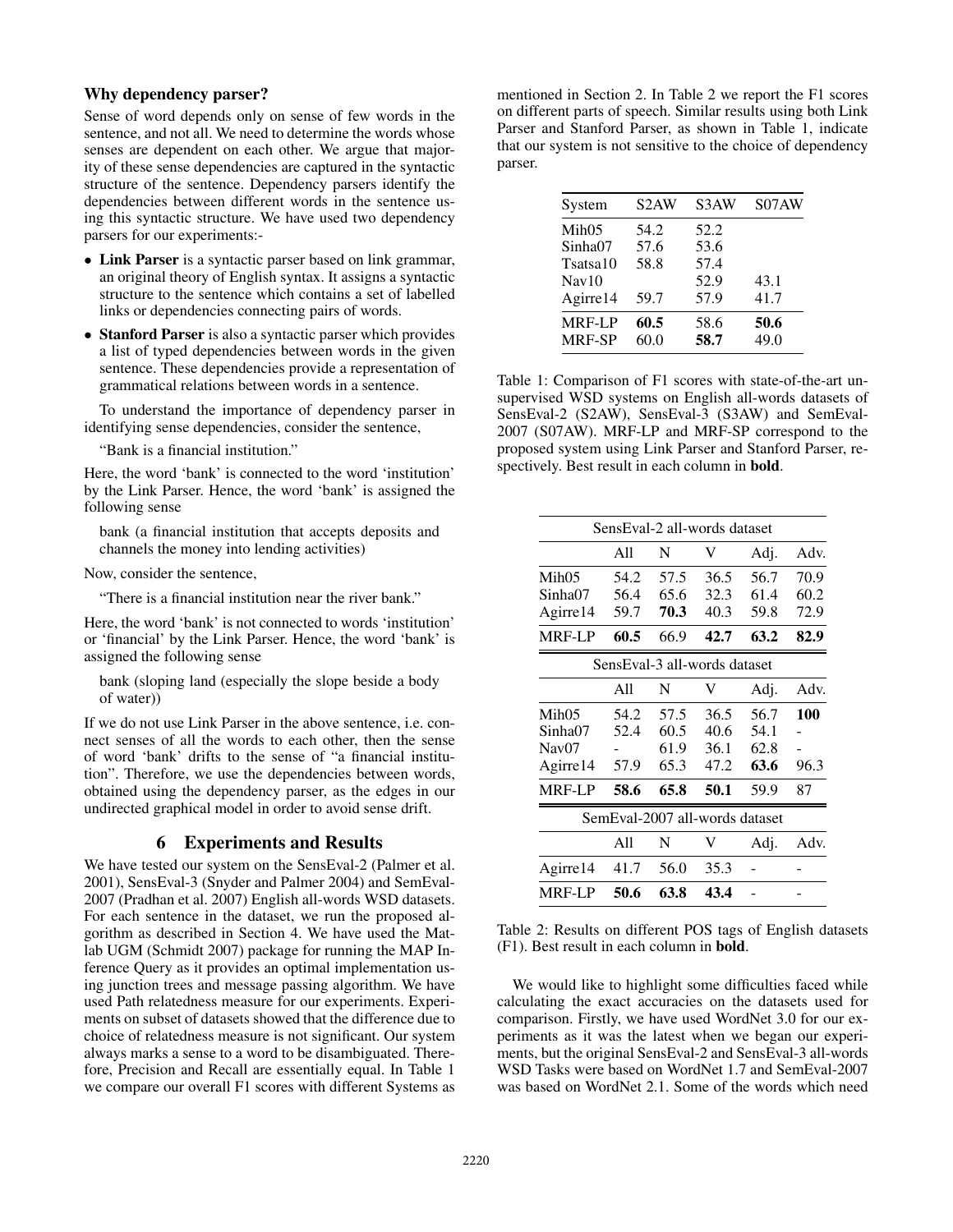to be tagged have been removed from WordNet 3.0. This includes words like anything, something, would, might, etc. which need not be disambiguated as they are not content words. Since these words were monosemous in WordNet 1.7, we have counted them as correct in our experiments.

Secondly, some words have been given "U" tag in the gold standard of datasets. The "U" tag stands for unassignable, which means the sense of the word is not included in the available senses, or perhaps that the annotators could not agree. Since, there are 89 such tags in SensEval-2, 34 in SensEval-3 and 10 in SemEval-2007, they have a considerable impact on the overall accuracy. Due to improvements in WordNet, many of these senses should not be unassignable using WordNet 3.0 as sense inventory. We report our accuracies separately, counting the "U" tags as incorrect, ignoring them, and counting them as correct, in Table 3. Since previous works do not mention how they have handled the "U" tag, we compare our accuracy ignoring the "U" tag in Tables 1 and 2.

|                   | "U" tag counted as |                 |      |  |
|-------------------|--------------------|-----------------|------|--|
|                   | Incorrect          | Ignored Correct |      |  |
| <b>MRF-LP</b>     |                    |                 |      |  |
| S <sub>2</sub> AW | 58.6               | 60.5            | 61.9 |  |
| S <sub>3</sub> AW | 57.6               | 58.6            | 59.3 |  |
| S07AW             | 49.4               | 50.6            | 51.7 |  |
| <b>MRF-SP</b>     |                    |                 |      |  |
| S <sub>2</sub> AW | 58.1               | 60.0            | 61.4 |  |
| S <sub>3</sub> AW | 57.7               | 58.7            | 59.4 |  |
| S07AW             | 47.9               | 49.0            | 50.1 |  |

Table 3: Overall F1 scores on counting "U" tags as incorrect, ignored or correct.

# 7 Edge Reduction and Labelling Speed

As described earlier, using dependency parser, we determine the sense dependencies, thus removing unwanted edges and consequently reducing the treewidth of the MRF. Since our algorithm is exponential to the treewidth, edge reduction improves the speed of the system dramatically. Table 4 shows the percentage of edges removed by Link Parser and Stanford Parser and the time taken to run MAP Inference Query on all the sentences of the corresponding datasets. Test 1 and Test 2 are experimental systems which randomly reduce 70% and 60% of the edges, respectively. These experimental systems are used to quantize the effect of reduction of edges on the time taken to run the MAP Inference Query. If the edge reduction is less than 50%, system is unable to run on long sentences due to memory constraints. Thus, in order to run the exact MAP Inference Query, significant edge reduction is essential.

Due to this edge reduction, the proposed WSD system is significantly faster than the state-of-the-art. It labels the whole SensEval-2 dataset (2473 instances) in 55 seconds using Stanford Parser, which makes its labelling speed about 2700 instances per minute, while the state-of-the-art sys-

|               | SensEval-2 |                 | SensEval-3 |       |
|---------------|------------|-----------------|------------|-------|
|               | $%$ Edges  | Time            | $%$ Edges  | Time  |
| System        | Reduced    | Taken           | Reduced    | Taken |
| <b>MRF-LP</b> | 91.47      | 6.39s           | 90.39      | 5.25s |
| MRF-SP        | 87.45      | 15.2s           | 84.57      | 18.2s |
| Test 1        | 70.00      | 70 <sub>m</sub> | 70.00      | 58m   |
| Test 2        | 60.00      | 8h31m           | 60.00      | 6h46m |

Table 4: Effect of edge reduction on time taken to run the MAP Query on the dataset. Test 1 and Test 2 are two experimental systems which randomly reduce 70% and 60% of the edges.

tem (Agirre14) labels 70 instances per minute on SensEval-2. Table 5 provides a comparison of labelling speeds of the proposed system with the state-of-the-art. The labelling speed of the our system is averaged over 100 simulations on SensEval-2 dataset. Furthermore, SensEval-2 dataset does not require all the content words to be labelled, but our system labels all such words in the dataset, therefore, its actual labelling speed is even greater than that mentioned in Table 5. Stanford Parser gives significantly higher labelling speed as compared to Link Parser potentially because we have used the Link Parser ported to Java (JLinkGrammar), rather than the original software developed in C.

| System           | <b>CPU</b> | Mem  | <b>Labelling Speed</b><br>(instances/min) |
|------------------|------------|------|-------------------------------------------|
| Agirre14-Best    | $2.66$ Ghz | 16GB | 70                                        |
| Agirre14-Fastest | $2.66$ Ghz | 16GB | 684                                       |
| <b>MRF-LP</b>    | $2.4$ Ghz  | 8GB  | 1144                                      |
| <b>MRF-SP</b>    | $2.4$ Ghz  | 8GB  | 2698                                      |

Table 5: Comparison of labelling speed with the state-of-theart. Agirre14-Best refers to  $PPR_{w2w}$  system which gives the best accuracy and Agirre14-Fastest refers to full graph PPR system which was the fastest.

#### 8 Web Interface

We have developed a web interface of our Unsupervised WSD Algorithm for visualizing the sense dependencies captured by Link Parser or Stanford Parser, error analysis and parameter optimization. The input and output of the web interface have been discussed in this section. Figure 2 shows a screen shot of the web interface.

#### Input

Input options to the web interface include the following:-

- 1. Query sentence: The sentence to be disambiguated.
- 2. Dependency Parser: Link Parser or Stanford Parser can be selected as the dependency parser.
- 3. Relatedness Measure: The different relatedness measures available are HirstStOnge, LeacockChodorow, Lesk, Wu-Palmer, Resnik, JiangConrath, Lin and Path.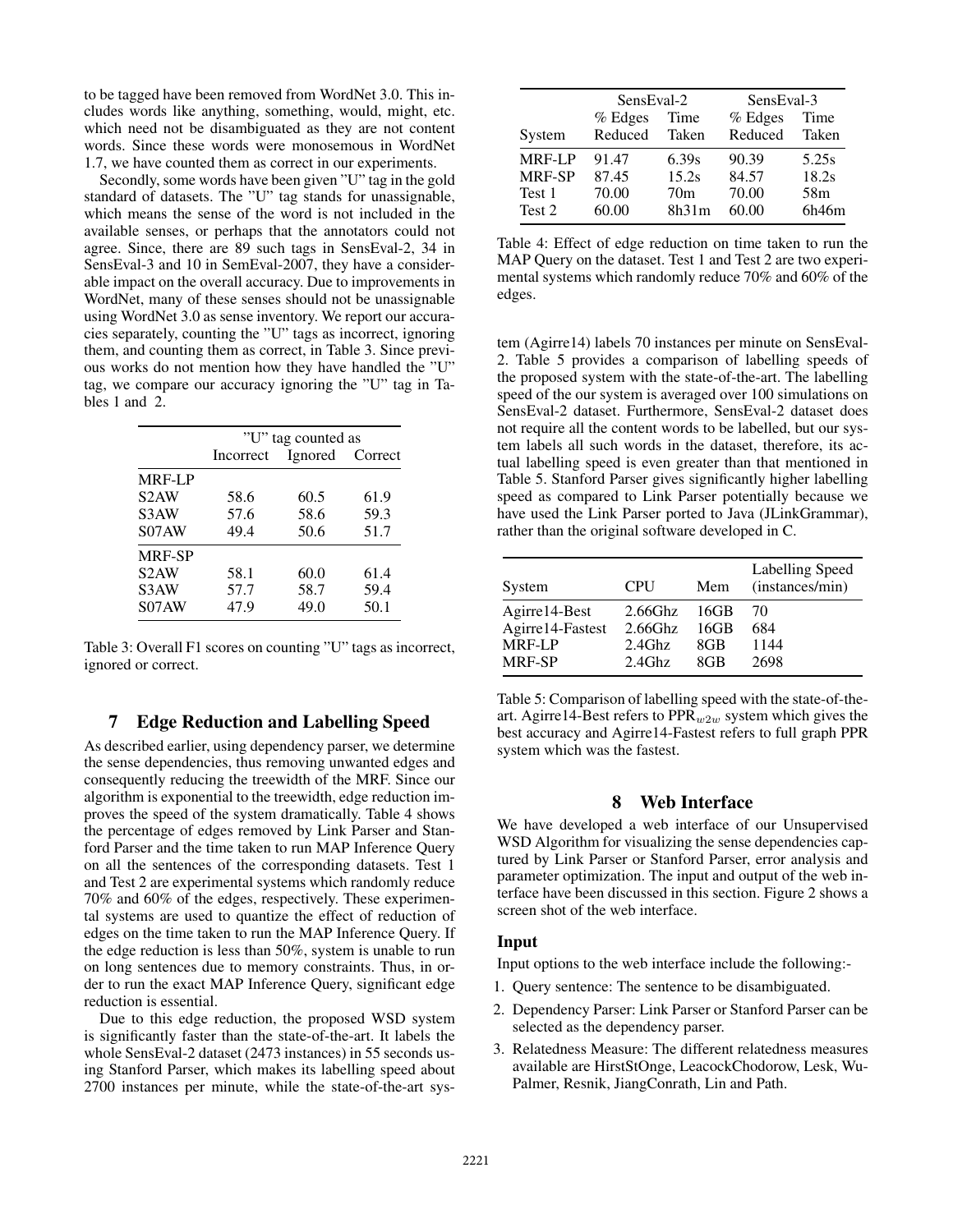# **Unsupervised WSD using MRF and Dependency Parser**



Figure 2: Screenshot of the web interface

# **Output**

The output to the web interface includes the following:-

- 1. Tagged Senses of the content words in the sentence.
- 2. Details of tagged senses can be seen by clicking on the sense. It includes the POS tag of the word, Sense ID as given in Princeton WordNet 3.0 and WordNet hyperlink to possible senses of the word.
- 3. Dependency Graph: Graph of sense dependencies determined using Link Parser or Stanford Parser.

## 9 Conclusion and Future Work

We propose a graph-based unsupervised WSD system which maximizes the total joint probability of all the senses in the context. Our algorithm removes unwanted edges in the graph using Link Parser or Stanford Parser, thus reducing the exponential time complexity of the system. Removal of undesirable edges not only limits sense drift, leading to significant improvement in accuracy, but also has dramatic effects on the labelling speed of the proposed system. It beats the stateof-the-art on SensEval-2, SensEval-3 and SemEval-2007 allwords datasets, while being more than 35 times faster. Link Parser and Stanford Parser give similar results, showing dependency relations are useful for Word Sense Disambiguation. We have also developed a web interface for experiments, visualization, error analysis, optimization and further improvements.

In future, we intend to devise intelligent techniques to improve the edges in the graph, as sense dependencies are not always captured in syntactic structure of the sentence, and

thus not identified by dependency parser. For example, in the sentence "The man withdrew money from the bank", money and bank not related in syntactic structure. Incorporating other techniques to find sense dependencies could lead to further improvement of the algorithm.

#### References

Agirre, E., and Rigau, G. 1996. Word sense disambiguation using conceptual density. In *Proceedings of the 16th conference on Computational linguistics-Volume 1*, 16–22. Association for Computational Linguistics.

Agirre, E.; López de Lacalle, O.; and Soroa, A. 2014. Random walks for knowledge-based word sense disambiguation. *Comput. Linguist.* 40(1):57–84.

Banerjee, S., and Pedersen, T. 2002. An adapted lesk algorithm for word sense disambiguation using wordnet. In *Proceedings of the Third International Conference on Computational Linguistics and Intelligent Text Processing*, 136– 145. London, UK, UK: Springer-Verlag.

Chan, Y. S.; Ng, H. T.; and Chiang, D. 2007. Word sense disambiguation improves statistical machine translation. In *Proceedings of the 45th Annual Meeting of the Association of Computational Linguistics*, 33–40. Prague, Czech Republic: Association for Computational Linguistics.

Cowie, J.; Guthrie, J.; and Guthrie, L. 1992. Lexical disambiguation using simulated annealing. In *Proceedings of the 14th Conference on Computational Linguistics - Volume 1*, 359–365. Stroudsburg, PA, USA: Association for Computational Linguistics.